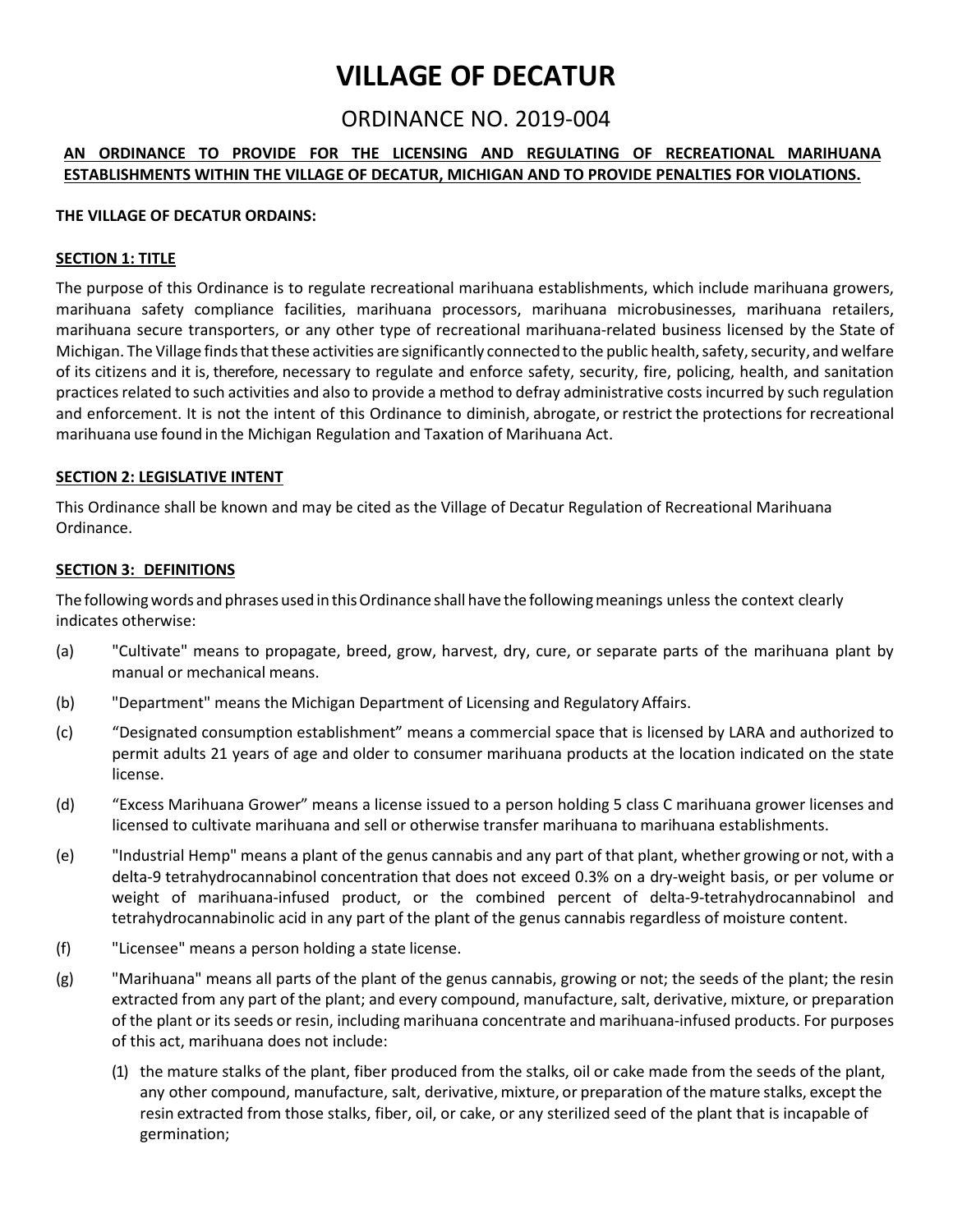- (2) industrial hemp; or
- (3) any other ingredient combined with marihuana to prepare topical or oral administrations, food, drink, or other products.
- (h) "Marihuana Accessories" means any equipment, product, material, or combination of equipment, products, or materials, which is specifically designed for use in planting, propagating, cultivating, growing, harvesting, manufacturing, compounding, converting, producing, processing, preparing, testing, analyzing, packaging, repackaging, storing, containing, ingesting, inhaling, or otherwise introducing marihuana into the human body.
- (i) "Marihuana Concentrate" means the resin extracted from any part of the plant ofthe genus cannabis.
- (j) "Marihuana Establishment" means a marihuana grower, marihuana safety compliance facility, marihuana processor, marihuana microbusiness, marihuana retailer, marihuana secure transporter, or any other type of marihuana-related business licensed by the department.
- (k) "Marihuana Event Organizer" means a person licensed to apply for a temporary marihuana event license.
- (l) "Marihuana Grower" means a person licensed to cultivate marihuana and sell or otherwise transfer marihuana to marihuana establishments:
	- (1) Class A 100 marihuana plants;
	- (2) Class B 500 marihuana plants;
	- (3) Class C 2000 marihuana plants.
- (m) "Marihuana-Infused Product" means a topical formulation, tincture, beverage, edible substance, or similar product containing marihuana and other ingredients and that is intended for human consumption.
- (n) "Marihuana Microbusiness" means a person licensed to cultivate not more than 150 marihuana plants; process and package marihuana; and sell or otherwise transfer marihuana to individuals who are 21 years of age or older or to a marihuana safety compliance facility, but not to other marihuana establishments.
- (o) "Marihuana Processor" means a person licensed to obtain marihuana frommarihuana establishments; process and package marihuana; and sell or otherwise transfer marihuana to marihuana establishments.
- (p) "Marihuana Retailer" means a person licensed to obtain marihuana from marihuana establishments and to sell or otherwise transfer marihuana to marihuana establishments and to individuals who are 21 years of age or older.
- (q) "Marihuana Secure Transporter" means a person licensed to obtain marihuana from marihuana establishments in order to transport marihuana to marihuana establishments.
- (r) "Marihuana Safety Compliance Facility" means a person licensed to test marihuana, including certification for potency and the presence of contaminants.
- (s) "Municipal License" means a license issued by amunicipality pursuant to section 16 of this act that allows a person to operate a marihuana establishment in thatmunicipality.
- (t) "Municipality" means the Village of Decatur.
- (u) "Outdoor Grow" means a fully enclosed outdoor area that is shielded from public view, is equipped with secure locks and other functioning security devices to prevent entry into the area by unauthorized persons.
- (v) "Person" means an individual, corporation, limited liability company, partnership of any type, trust, or other legal entity.
- (w) "Process" or "Processing" means to separate or otherwise prepare parts of the marihuana plant and to compound, blend, extract, infuse, or otherwise make or prepare marihuana concentrate or marihuana-infused products.
- (x) "School" means a public or private licensed pre-school, or a public, private, or charter elementary, middle, junior high, or high school, vocational school, secondary school, community college, or other institution of higher education.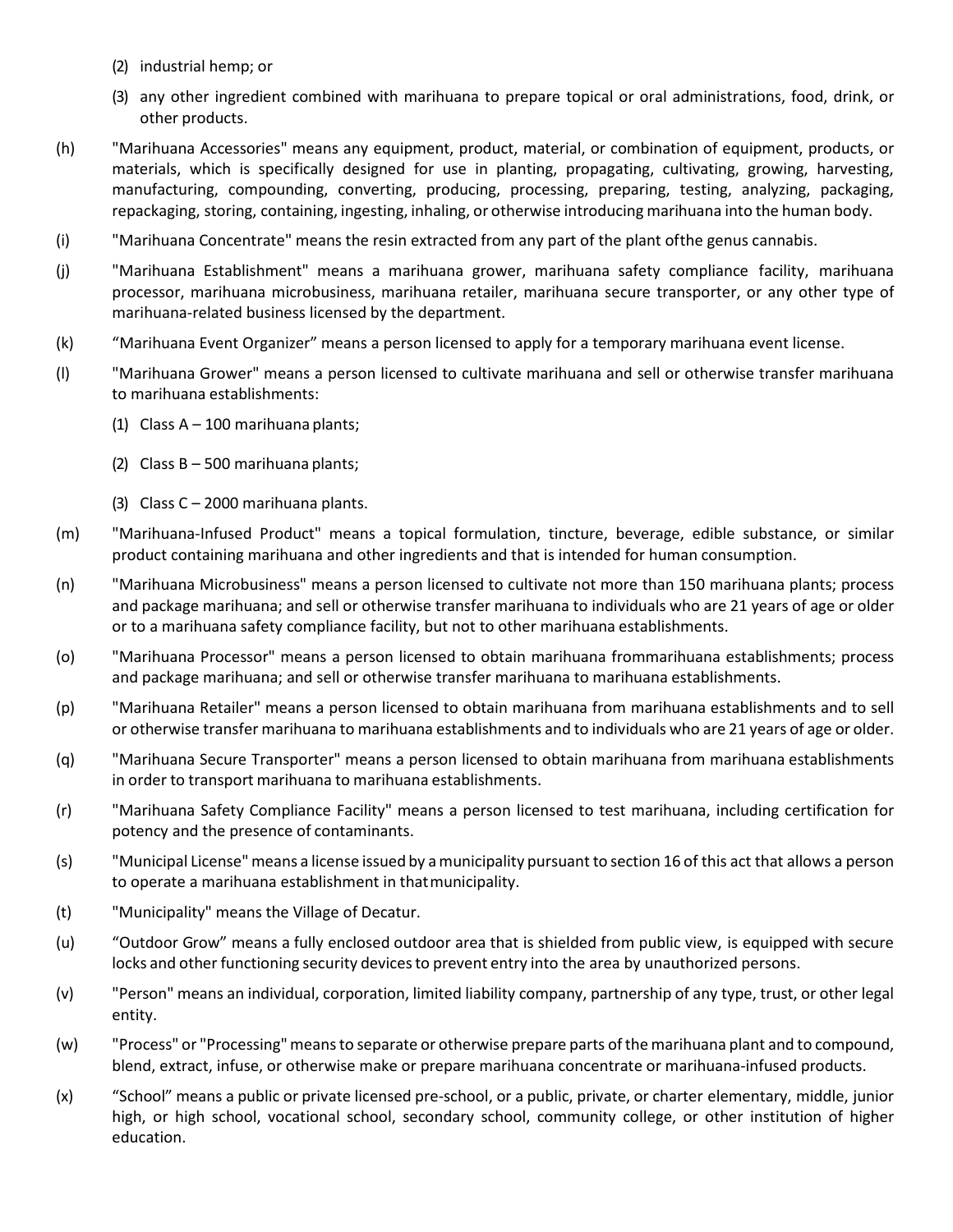- (y) "State License" means a license issued by the department that allows a person to operate a marihuana establishment.
- (z) "Temporary Marihuana Event License" means a state license held by a marihuana event organizer for an event where the onsite sale or consumption of marihuana products, or both, are authorized at the location indicated on the state license during the dates indicated on the state license.
- (aa) "Unreasonably Impracticable"meansthatthemeasures necessary to comply with the rules or ordinances adopted pursuant to this act subject licensees to unreasonable risk or require such a high investment of money, time, or any other resource or asset that a reasonably prudent businessperson would not operate the marihuana establishment.

# **SECTION 4 - AUTHORIZED MARIHUANA FACILITIES**

- 1. The following marihuana establishments may be authorized to operate within the Village by the holder of a state operating license, subject to compliance with the Michigan Regulation and Taxation Act ("MRTMA"), as may be amended, the Rules promulgated thereunder and this ordinance.
	- a. Unlimited Marihuana Growers shall be authorized in the Village, which number shall include all of the following Class A, Class B and Class C growers authorized in the Village.
		- i. Unlimited Class A Growers (100 marihuana plants) may be authorized in the Village.
		- ii. Unlimited Class B Growers (500 marihuana plants) may be authorized in the Village.
		- iii. Unlimited Class C Growers (2,000 marihuana plants) may be authorized in the Village.
		- iv. Zero (0) Excess Marihuana Grower licenses shall be authorized in the Village.
	- b. Unlimited Marihuana Processors shall be authorized in the Village.
	- c. Unlimited Marihuana Retailers shall be authorized in the Village.
	- d. Unlimited Marihuana Microbusinesses shall be authorized in the Village.
	- e. Unlimited Marihuana Safety Compliance Facilities shall be authorized in the Village.
	- f. Unlimited Marihuana Secure Transporters shall be authorized in the Village.
	- g. Zero (0) Designated Consumption Establishments shall be authorized in the Village.
	- h. Zero (0) Marihuana Event Organizer licenses shall be authorized in the Village.
	- i. Zero (0) Temporary Marihuana Event licenses shall be authorized in the Village.
- 2. On and after November  $1<sup>st</sup>$ , 2019, the Village shall accept applications for authorization to operate a marihuana establishment within the Village. The application shall be made on a Village form and must be submitted to the Village Clerk and/or another designee of the Village Council (hereinafter referred to as the "Clerk."). Once the Clerk receives a complete application including the initial annual marihuana establishment fee, the application shall be time and date stamped. Complete applications shall be considered for authorization in consecutive time and date stamped order. Upon consideration, if the facility type authorization is available within the number specified above, then the applicant shall receive conditional authorization to operate such marihuana establishment within the Village.
- 3. Within thirty days from conditional authorization by the Village or from November  $1<sup>st</sup>$ , 2019, whichever is later, the conditionally authorized application must submit proof to the Clerk that the applicant has applied for prequalification from the State of Michigan for a state operating license or has submitted a full application for such license. If the applicant fails to submit such proof, then such conditional authorization shall be canceled by the Clerk and the conditional authorization shall be available to the next applicant in consecutive time and date stamped order as provided for in Section IV (B) herein.
- 4. If a conditionally authorized applicant is denied prequalification for a state operating license or is denied on full application for a state operating license, then such conditional authorization will be canceled by the Clerk and the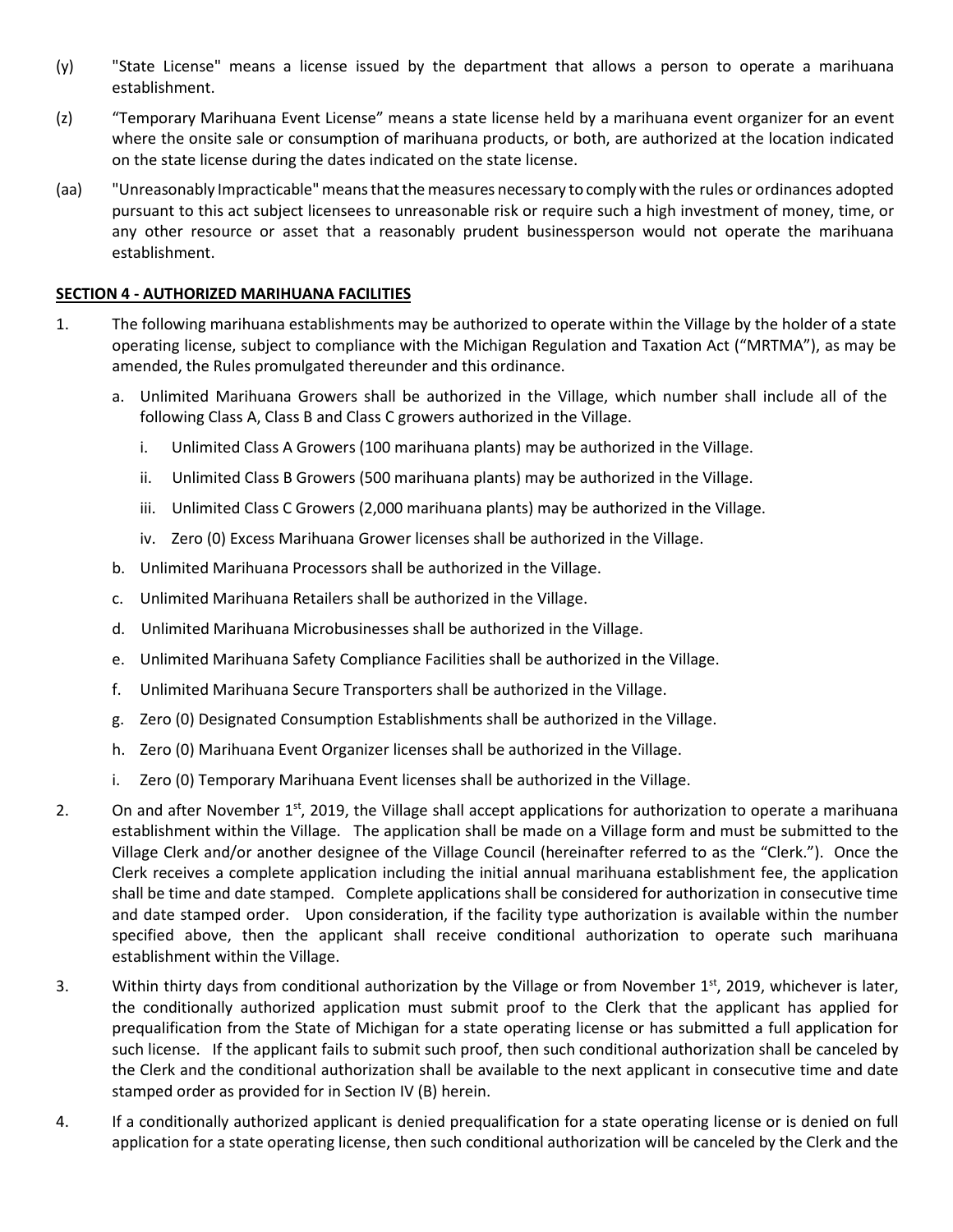conditional authorization shall be available to the next applicant in consecutive time and date stamped order as provided for in Section IV (B) herein.

- 5. A conditionally authorized applicant shall receive full authorization from the Village to operate the marihuana establishment within the Village upon the applicant providing to the Clerk proof that the applicant has received a state operating license for the marihuana establishment in the Village and the applicant has met all other requirements of this ordinance for the operation including but not limited to any zoning approval for the location of the facility within the Village.
- 6. If a conditionally authorized applicant fails to obtain full authorization from the Village within one year from the date of conditional authorization, then such conditional authorization shall be canceled by the Clerk and the conditional authorization shall be available to the next applicant in consecutive time and date stamped order as provided for in Section IV (B) herein. The Village Council shall have the authority to extend the deadline to obtain full authorization for up to an additional six months on written request of the applicant, within thirty days prior to cancellation, upon the reasonable discretion of the Village Council finding good cause for the extension.

# **SECTION 5: GENERAL REGULATIONS REGARDING AUTHORIZED MARIHUANA ESTABLISHMENTS**

- 1. An authorized marihuana establishment shall only be operated within the Village by the holder of a state operating license issued pursuant to the Michigan Regulation and Taxation of Marihuana Act, as may be amended, and the Rules promulgated thereunder. The facility shall only be operated as long as the state operating license remains in effect.
- 2. Prior to operating an authorized marihuana establishment within the Village pursuant to a state operating license, the facility must comply with all applicable zoning regulations. The facility shall only be operated as long as it remains in compliance with all applicable zoning ordinance regulations.
- 3. An authorized marihuana establishment shall consent to inspection of the facility by Village officials and/or by the Village of Decatur Police Department, upon reasonable notice, to verify compliance with this ordinance.
- 4. If at any time an authorized marihuana establishment violates this ordinance, the Village Council may request that the state revoke or refrain from renewing the facility's state operating license. Once such state operating license is revoked or fails to be renewed the Clerk shall cancel the Village authorization and the authorization shall be available to the next applicant in consecutive time and date stamped order as provided for in Section 4 (B) herein.
- 5. It is hereby expressly declared that nothing in this ordinance be held or construed to give or grant to any authorized marihuana establishment a vested right, license, privilege or permit to continued authorization from the Village for operations within the Village.
- 6. The Village expressly reserves the right to amend or repeal this ordinance in any way including, but not limited to, complete elimination of or reduction in the type and/or the number of authorized marihuana establishments authorized to operate within the Village.

# **SECTION 6: COMPOSITION OF LOCAL LICENSING AUTHORITY**

- 1. The Village of Decatur Council is designated as the local licensing authority. The Village Council may by resolution delegate its authority or a portion of such authority to a new committee or another designee to act as the local licensing authority. The local licensing authority shall have the duty and authority pursuant to the Michigan Regulation and Taxation of Marihuana Act ("MRTMA") in this Ordinance to grant or deny an application described in this Ordinance and to levy penalties against the licensee in the manner provided by law.
- 2. The local licensing authority shall consider applications for new business premises, transfer of ownership, change of location, license premises modification, changes in trade name, and any other appropriate application.
- 3. The local licensing authority shall have the power to promulgate rules and regulations concerning the procedure for hearings before the local licensingauthority.
- 4. The local licensing authority shall have the power to require any application or licensee to furnish such information to the authority as may be reasonably necessary in order for the authority to perform its duties and functions authorized by this Ordinance.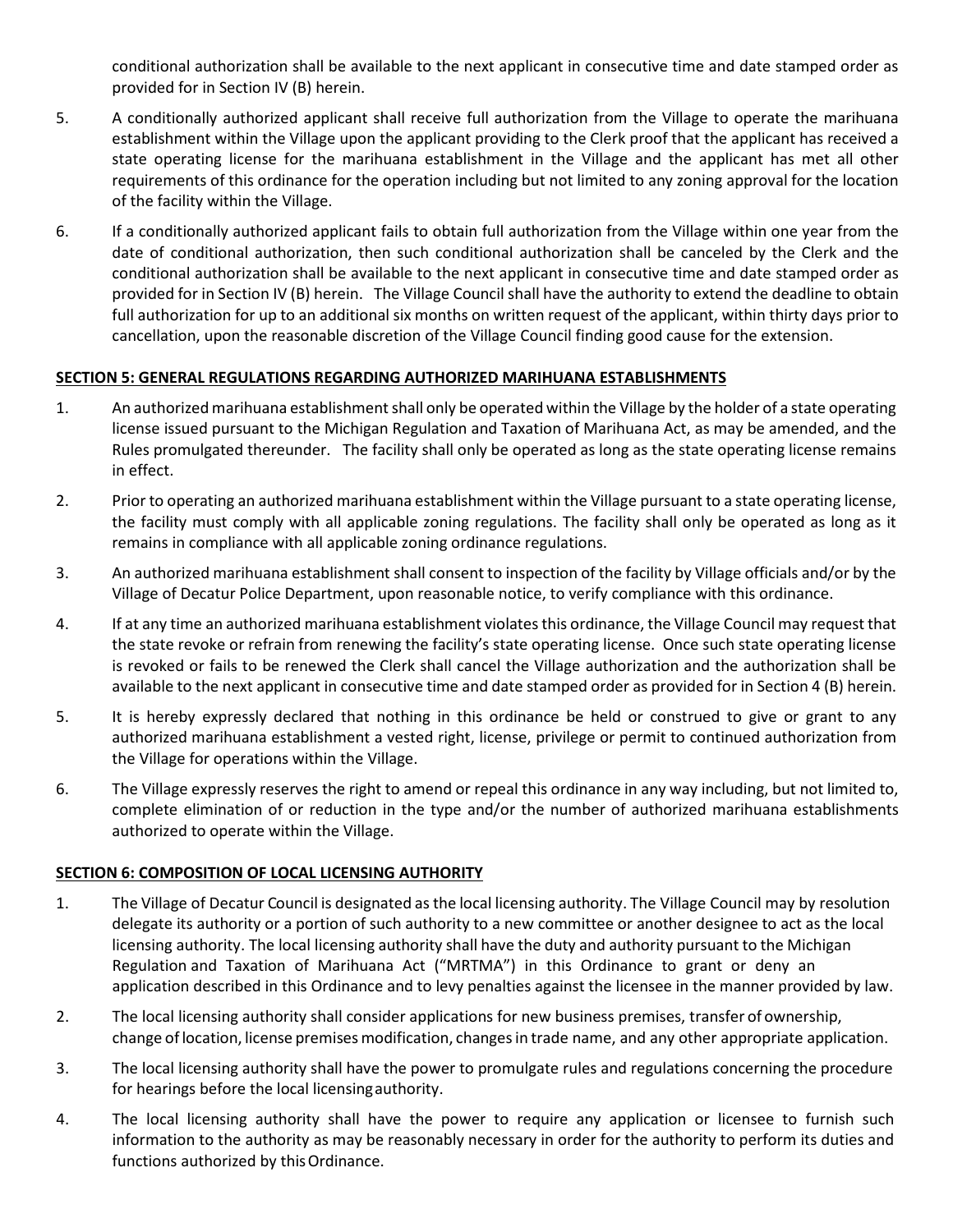# **SECTION 7: APPLICATION FOR LICENSE TO OPERATE A MARIHUANA ESTABLISHMENT**

- 1. The Village shall review each application submitted to the State of Michigan in order to determine whether the applicant and the premises comply with the Village Ordinances. The Village shall notify the State whether the proposed marihuana establishment is in compliance with Village Ordinances.
- 2. No person shall hold an ownership interest in both a marihuana safety compliance facility or in a marihuana secure transporter and in a marihuana grower, a marihuana processor, a marihuana retailer, or a marihuana microbusiness. No person shall hold an ownership interest in both a marihuana microbusiness and in a marihuana grower, a marihuana processor, a marihuana retailer, a marihuana safety compliance facility, or a marihuana secure transporter, and no person shall hold an ownership interest in more than five marihuana growers or in more than one marihuana microbusiness.
- 3. All Village licenses are effective for one (1) year. The Village license may be renewed upon receipt of a complete renewal application and renewal fee for any marihuana establishment in good standing.

# **SECTION 8: LICENSE ALLOCATION AND ANNUAL FEES**

There is hereby established a Village marihuana establishment fee in the amount of \$5,000.00, for each authorized marihuana establishment within the Village, to help defray administrative and enforcement costs associated therewith. An initial annual marihuana establishment fee of \$5,000.00 shall be payable at the time of application for Village authorization and thereafter the same amount shall be payable each year by the anniversary of the date of full Village authorization to operate the marihuana establishment.

# **SECTION 9: LICENSE APPLICATION SUBMISSION**

- 1. Application for each marihuana establishment license required by this Ordinance shall be submitted on forms provided by the Village of Decatur and must be approved by the Village Council after receiving a recommendation submitted by the Planning Commission. All establishments shall be approved by the State of Michigan, prior to commencing operation. Upon the expiration of an existing license, a license will be automatically renewed by the Village of Decatur for one (1) year if (1) there are no uncured administrative violations in the prior year; (2) the applicant has paid the annual licensing fee for the renewal period; (3) any Stakeholder changes have been fully disclosed to the Village of Decatur; and (4) the applicant has paid and received the renewal of its State license.
- 2. Upon receipt of a completed marihuana establishment application meeting the requirements of this Ordinance and confirmation that the number of existing licenses does not exceed the maximum number established by resolution pursuant to Section 4 above, the Village may refer a copy of the application to each of the following for their review and approval: the Village Attorney or their designee, the Police Department or their designee, the Fire Department or their designee, the Building Department, the Zoning Administrator or their designee. Once applications are verified by each department to be sufficiently complete and comprehensive, and no sooner, the Village may forward the applications to the Planning Commission for recommendation to the Village Council.

# **SECTION 10: LICENSE APPLICATIONS EVALUATION**

- 1. The Village Council shall assess all applications referred to it by the Village Administrator.
- 2. In its application deliberations, the Village Council shall assess each application in each of the following categories:
	- a. The applicant's experience in operating other similarly licensed businesses.
	- b. The applicant's general business management experience.
	- c. The financial ability of the applicant to purchase and maintain adequate liability and casualty insurance.
	- d. Whether the applicant or stakeholder is currently under indictment for or has been arrested for, or convicted of, pled guilty or nolo contendere to,forfeited bail concerning any relevant criminal offense under the laws of any jurisdiction, either a felony or misdemeanor, not including traffic violations.
	- e. Whether the applicant or stakeholder has been served with a complaint or other notice filed with any public body regarding payment of any tax required under federal, state, or local law that has been delinquent for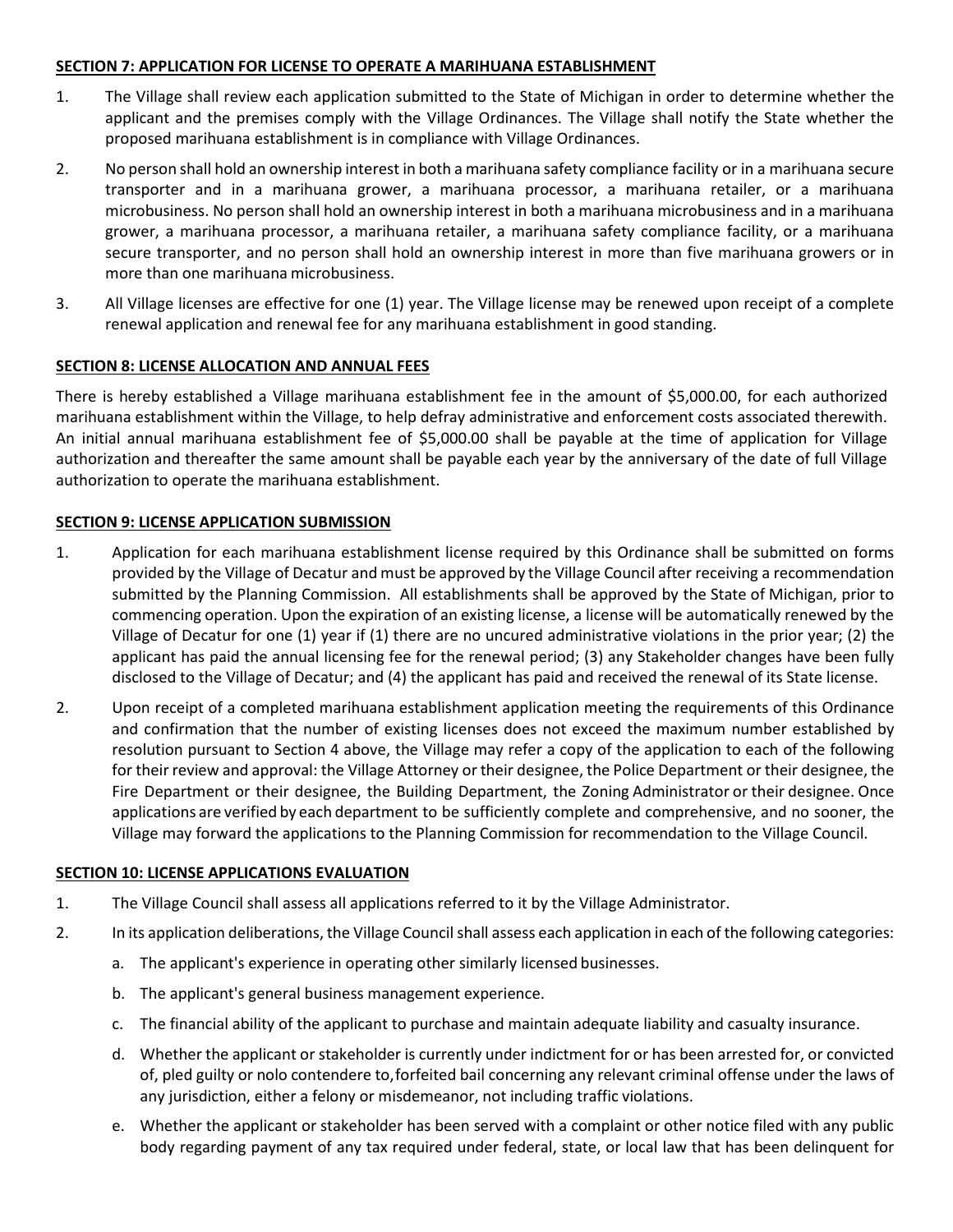one (1) or more years.

- f. Whether the applicant or stakeholder has a history of non-compliance with any regulatory requirements in this state or any other jurisdiction.
- 3. The Village Council shall assess each application under the aforementioned categories and may issue a license to the applicant if an applicant has satisfactorily met all requirements.

# **SECTION 11: LICENSES GENERALLY**

- 1. To the extent permissible, all information submitted in conjunction with an application for a license or license renewal required by this Ordinance is confidential and exempt from disclosure under the Michigan Freedom of Information Act, 1976 PA 442, MCL 15.231 et.seq.
- 2. Licensees may transfer a license issued under this Ordinance to a different location upon receiving written approval from the Village. In order to receive approval to transfer a license location, the licensee must make a written request to the Village, indicating the current license location and the proposed license location, upon receiving the written request, the Village shall refer a copy of the written request to each of the following for theirapproval: the Fire Department or their designee, the Building Department, the Police Department or their designee, the Zoning Administrator or other Village official or their designee, and the Village Council.No License transfershall be approved unless each such individual or department gives written approval that the Licensee and the proposed License location meet the standards identified in this Ordinance. A license transfer fee shall be established by Village Council through resolution.
- 3. Licensees may transfer a license issued under this Ordinance to a different individual or entity upon receiving written approval by the Village. In order to request approval to transfer a license to a different individual or entity, the licensee mustmake a written request to the Village, indicating the current licensee and the proposed licensee. Upon receiving the written request, the Village shall consider the request as a new application for a license. A license transfer fee shall be established by Village Council through resolution.
- 4. Licensees shall report any other change in the information required by this Ordinance to the Village within ten (10) business days of the change. Failure to do so may result in suspension or revocation of the license.

# **SECTION 12: MINIMAL OPERATIONAL STANDARDS OF RETAIL CENTERS**

The following minimum standards for retail centers shall apply:

- 1. No retail center shall be open to the public between the hours of 9:00 PM and 6:00 AM.
- 2. Consumption of marihuana shall be prohibited in the retail center, and a sign shall be posted on the premises of each retail center indicating that consumption is prohibited on the premises.
- 3. Retail centers shall continuously monitor the entire premises on which they are operated with surveillance systems that include security cameras.
- 4. The public or common areas of the retail center must be separated from restricted or non-public areas of the marihuana establishment.
- 5. All marihuana storage areas within the retail center must be separated from any customer areas by a permanent barrier. Marihuana may be displayed in a salesarea.
- 6. Any usable marihuana remaining on the premises of a retail center while the retail center is not in operation shall be secured from the public.
- 7. Drive-through window on the premises of a retail center shall not bepermitted.
- 8. The retail center shall not allow the sale, consumption, or use of alcohol or tobacco products on the premises.
- 9. No retail centershall be operated in a manner creating noise, dust, vibration, glare, fumes, or odors detectable to normal senses beyond the boundaries of the property on which the retail center is operated.
- 10. The license required by this Ordinance shall be prominently displayed on the premises of a marihuana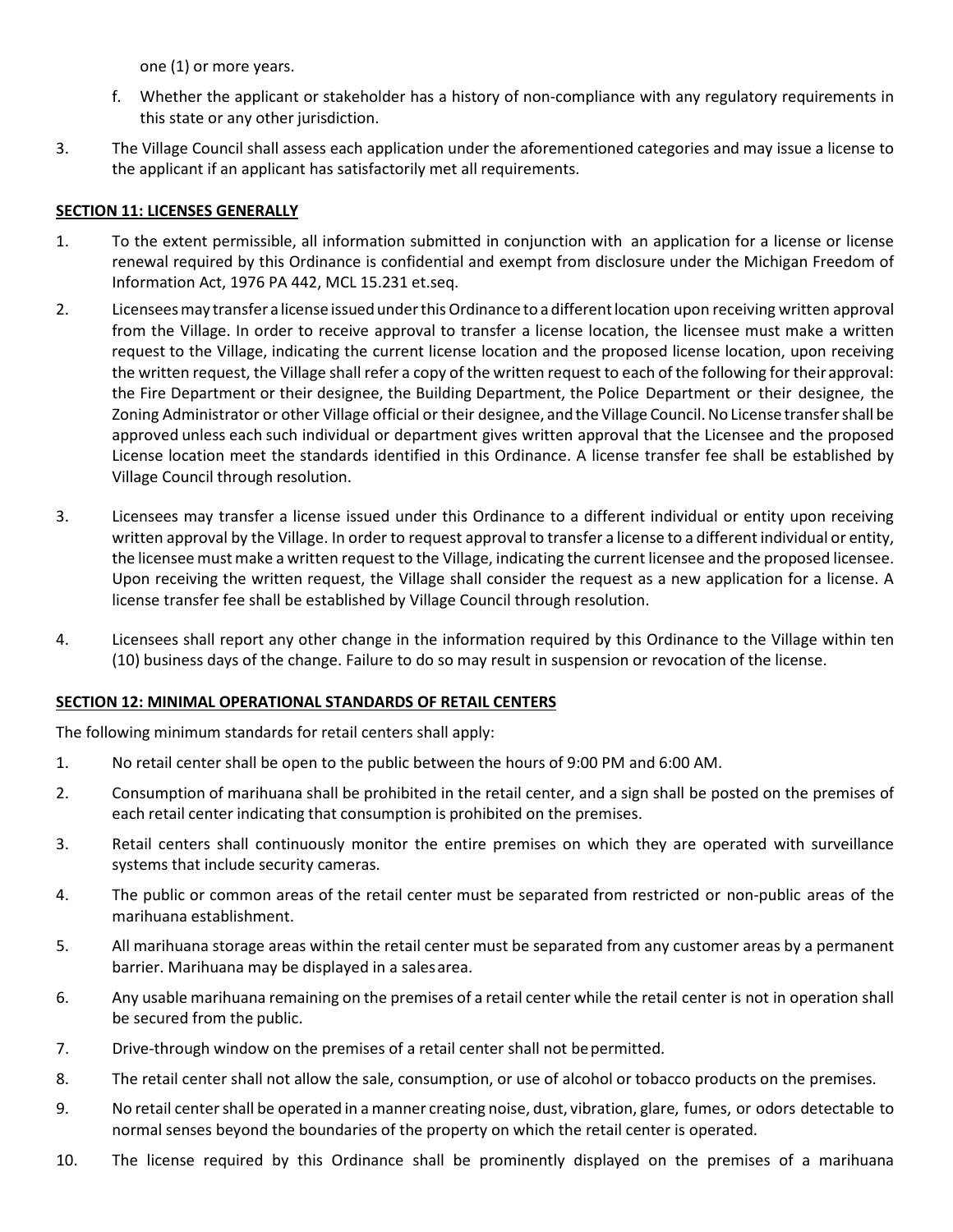establishment.

- 11. Disposal of marihuana shall be accomplished in a manner that prevents its acquisition by any person who may not lawfully possess it and otherwise in non- conformance with state laws.
- 12. All marihuana shall be packaged and labeled as provided by state laws.
- 13. The premises shall be open, at all times, to any Michigan Licensing Board investigators, agents, auditors, or police, without a warrant and without notice to the holder of the license, enter the premises, offices, facilities, or other places of businessof a licensee, if evidence of compliance or non-compliance with the MRTMA or applicable state laws is likely to be found and consistent with constitutional limitations, for the following purposes:
	- a. To inspect and examine all premises of the marihuana establishment.
	- b. To inspect, examine, and audit relevant records of the licensee and, if the holder of the license or any of the managerial employees or employees fails to cooperate with an investigation, the investigator may impound, seize, assume physical control of, or summarily remove from the premises all books, ledgers, documents, writings, photocopies, correspondence, records, and videotapes, including electronically stored records, money receptacles, or equipment in which the records are stored as well as any other property.
	- c. To inspect the person, and inspect or examine personal effects present in a marihuana establishment, of any holder of state operating license while that person is present in a marihuana establishment.
	- d. To investigate alleged violations of the MRTMA or applicable state laws.
- 14. It shall be prohibited to display any signs that are inconsistent with local laws or regulations or state law.
- 15. It shall be prohibited to use advertising material that is misleading, deceptive, or false, or that is designed to appeal to minors.
- 16. Itshall be prohibited to use the symbol orimage of aMarihuana leafin any exterior building signage.
- 17. Nolicensedmarihuanaestablishmentshallplaceormaintain,or causetobeplaced ormaintained, anadvertisement ofmarihuana in any formorthrough anymediumwithin one thousand feet of the real property comprising a public or private elementary, vocational or secondary school.

# **SECTION 13: MINIMUM OPERATIONAL STANDARDS OF GROWER FACILITY**

The following minimum standards for grower facility shall apply:

- 1. The grower facility shall comply at all times and in all circumstances with the MRTMA and the general rules of the Department of Licensing and Regulatory Affairs, as they may be amended from time to time.
- 2. The premises shall be open, at all times, to any MRTMA Licensing Board investigators, agents, auditors, or police, without a warrant and without notice to the holder of the license, enter the premises, offices, facilities, or other places of businessof a licensee, if evidence of compliance or non-compliance with the MRTMA or applicable state laws is likely to be found and consistent with constitutional limitations, for the following purposes:
	- a. To inspect and examine all premises of the marihuana establishment;
	- b. To inspect, examine, and audit relevant records of the licensee and, if the holder of the license or any of the managerial employees or employees fails to cooperate with an investigation, the investigator may impound, seize, assume physical control of, or summarily remove from the premises all books, ledgers, documents, writings, photocopies, correspondence, records, and videotapes, including electronically stored records, money receptacles, or equipment in which the records are stored as well as any other property;
	- c. To inspect the person, and inspect or examine personal effects present in a marihuana establishment, of any holder of state operating license while that person is present in a marihuana establishment;
	- d. To investigate alleged violations of the MRTMA or applicable state laws.
- 3. Any grower facility shall maintain a logbook and/or database indicating the number of marihuana plants therein. Each marihuana plant will be tagged as required by the MRTMA.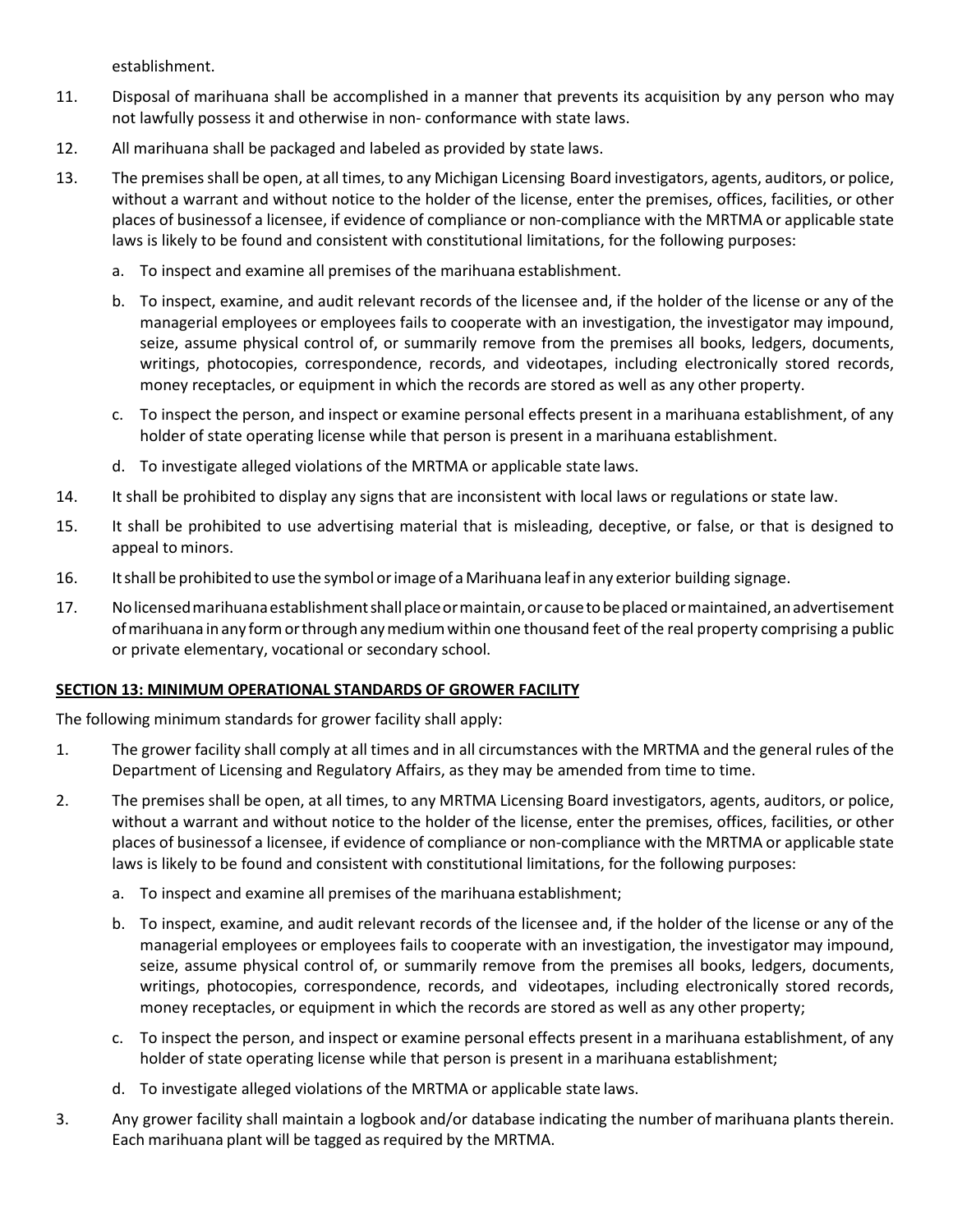- 4. All marihuana shall be contained within an enclosed locked facility.
- 5. All necessary building, electrical, plumbing, and mechanical permits shall be obtained for any portion of the structure in which electrical wiring, lighting and/or watering devices that support the grower, growing or harvesting of marihuana are located.
- 6. That portion of the structure storing any chemicals such as herbicides, pesticides, and fertilizers shall be subject to inspection and approval by the Village of Decatur Fire Department to ensure compliance with all applicable statutes, codes, and Ordinances;
- 7. The dispensing of marihuana at the grower facility shall be prohibited.
- 8. All persons working in direct contact with marihuana shall conform to hygienic practices while on duty, including but not limited to:
	- a. Maintaining adequate personal cleanliness;
	- b. Washing hands thoroughly in adequate hand-washing areas before starting work and at any other time when the hands may have become soiled or contaminated;
	- c. Refraining from having direct contact with marihuana if the person has or may have an illness, open lesion, including boils, sores or infected wounds, or any other abnormalsource of microbial contamination until the condition is corrected.
- 9. Litter and waste shall be properly removed and the operating systems for waste disposal shall be maintained in an adequate manner so that they do not constitute a source of contamination in the areas where marihuana is exposed.
- 10. Floors, walls, and ceiling shall be constructed in such a manner that they may be adequately cleaned and kept clean and in good repair.
- 11. There shall be adequate screening or other protection against the entry of pests. Rubbish shall be disposed of so as to minimize the development of odor and minimize the potential for the waste development of odor and minimize the potential for waste becoming an attractant, harborage or breeding places for pests.
- 12. Any buildings, fixtures, and other facilities shall be maintained in a sanitary condition.
- 13. Each grower facility shall provide its occupants with adequate and readily accessible toilet facilities that are maintained in a sanitary condition and goodrepair.
- 14. Marihuana that can support the rapid growth of undesirable microorganisms shall be held in a manner that prevents the growth of these microorganisms;
- 15. Grower facility shall be free from infestation by insects, rodents, birds, or vermin of any kind;
- 16. Exterior signage or advertising identifying the facility as a grower facility shall be prohibited.

# **SECTION 14: MINIMUM OPERATIONAL STANDARDS OF SAFETY COMPLIANCE FACILITY**

The following minimum standards for Safety Compliance Facility shall apply:

- 1. The Safety Compliance Facility shall comply at all times and in all circumstances with the MRTMA and or applicable State laws, and the general rules of the Department of Licensing and Regulatory Affairs, as they may be amended from time to time.
- 2. Consumption and/or use of marihuana shall be prohibited at the facility;
- 3. The premises shall be open, at all times, to any MRTMA Licensing Board investigators, agents, auditors, or police, without a warrant and without notice to the licensee, enter the premises, offices, facilities, or other places of business of a licensee, if evidence of compliance or non-compliance with the MRTMA or applicable state laws is likely to be found and consistent with constitutional limitations, for the following purposes:
	- a. To inspect and examine all premises of marihuana establishment.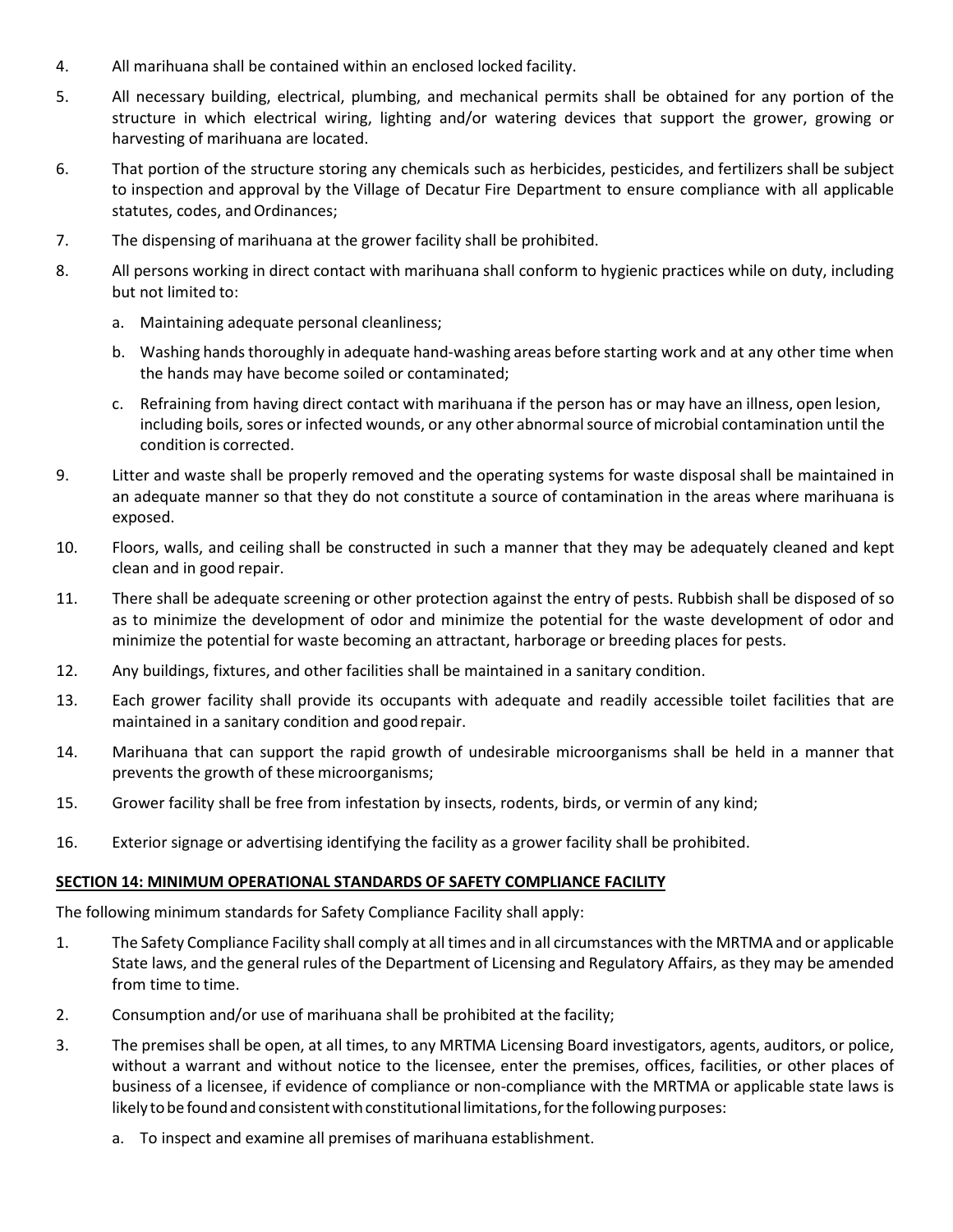- b. To inspect, examine, and audit relevant records of the licensee and, if the licensee or any managerial employee or employees fail to cooperate with an investigation, the investigator may impound, seize, assume physical control of, or summarily remove from the premises all books, ledgers, documents, writings, photocopies, correspondence, records, and videotapes, including electronically stored records, money receptacles, or equipment in which the records are stored as well as any other property.
- c. To inspect the person, and inspect or examine personal effects present in a marihuana establishment, of any holder of state operating license while that person is present in a marihuana establishment.
- d. To investigate alleged violations of the MRTMA or applicable state laws.
- 4. Any Safety Compliance Facility shall maintain a logbook and/or database which complies with the MRTMA or applicable state laws.
- 5. All marihuana shall be contained within the building in an enclosed locked facility in accordance with the MRTMA, as amended, or applicable state laws.
- 6. There shall be no other accessory uses permitted within the same facility other than those associated with testing marihuana
- 7. All persons working in direct contact with marihuana shall conform to hygienic practices while on duty.
- 8. Litter and waste shall be properly removed and the operating systems for waste disposal shall be maintained in an adequate manner so that they do not constitute a source of contamination in areas where marihuana is exposed.
- 9. Floors, walls, and ceilings shall be constructed in such a manner that they may be adequately cleaned and kept clean and in good repair.
- 10. Any buildings, fixtures, and other facilities shall be maintained in a sanitary condition.
- 11. Marihuana that can support the rapid growth of undesirable microorganisms shall be held in a manner that prevents the growth of these microorganisms.
- 12. Exterior signage or advertising identifying the facility as a Safety Compliance Facility shall be prohibited.

# **SECTION 15: MINIMUM OPERATIONAL STANDARDS OF PROCESSOR FACILITY**

The following minimum standards for processor facility shall apply:

- 1. The processor shall comply at all times and in all circumstances with the MRTMA, and the general rules of the Department of Licensing and Regulatory Affairs, asthey may be amended from time to time.
- 2. Consumption and/or use of marihuana shall be prohibited at the processorfacility.
- 3. All activities related to the processor facility shall be done indoors.
- 4. The premises shall be open, at all times, to any MRTMA Licensing Board investigators, agents, auditors, or police, without a warrant and without notice to the licensee, enter the premises, offices, facilities, or other places of business of a licensee, if evidence of compliance or non-compliance with the MRTMA or applicable state laws is likely to be found and consistent with constitutional limitations, for the following purposes:
	- a. To inspect and examine all premises of the marihuana establishment;
	- b. To inspect, examine, and audit relevant records of the licensee and, of the licensee or any managerial employees or employees fails to cooperate with an investigation, the investigator may impound, seize, assume physical control of, or summarily remove from the premises all books, ledgers, documents, writings, photocopies, correspondence, records, and videotapes, including electronically stored records, money receptacles, or equipment in which the records are stored as well as any other property;
	- c. To inspect the person, and inspect or examine personal effects present in a marihuana establishment, of any holder of state operating license while that person is present in a marihuana establishment.
	- d. To investigate alleged violations of the MRTMA or applicable state laws.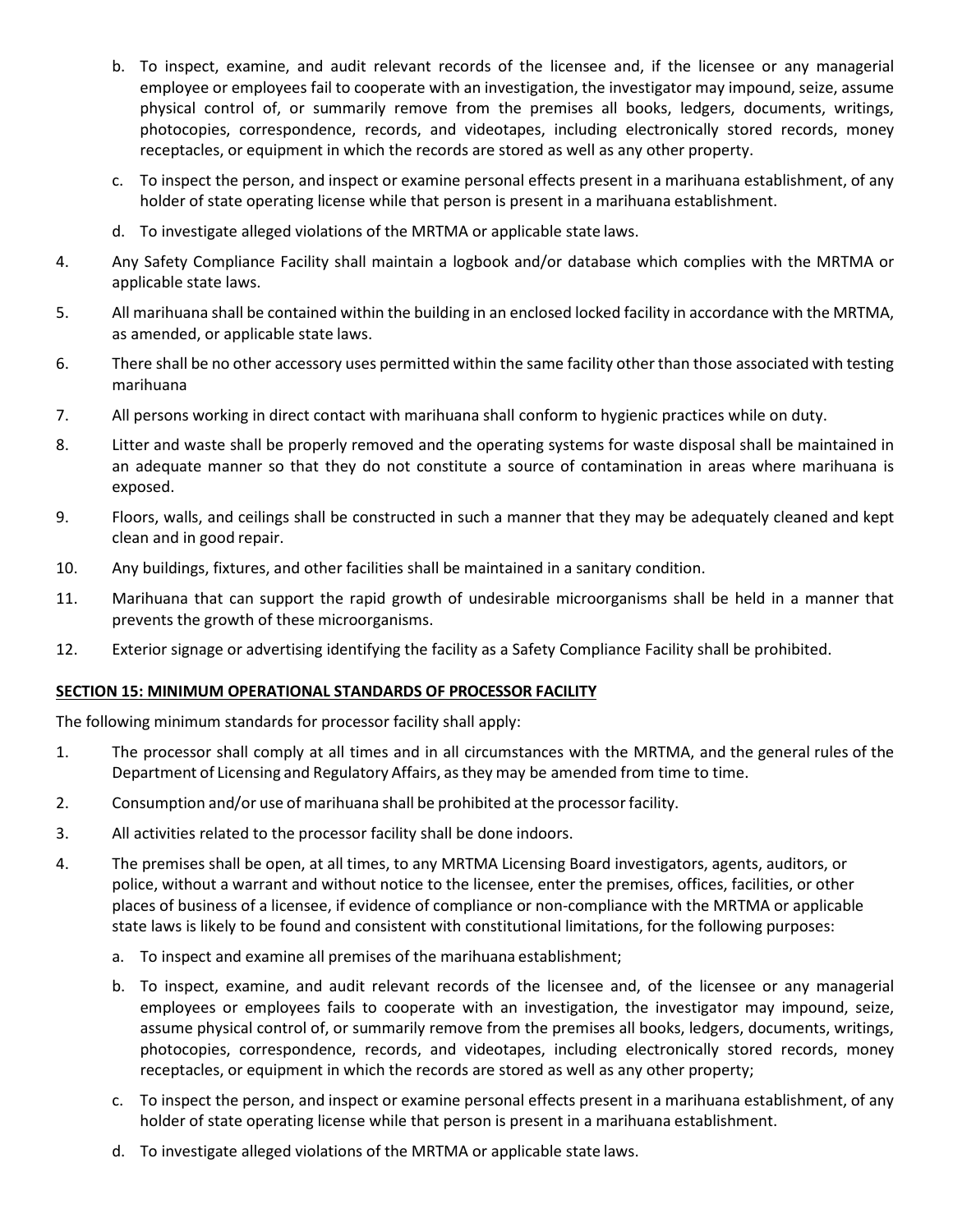- 5. Any processor facility shall maintain a logbook and/or database which complies with the MRTMA, as amended, or applicable state laws.
- 6. All marihuana shall be tagged as required by the MRTMA or applicable statelaws.
- 7. All marihuana shall be contained within an enclosed locked facility in accordance with the MRTMA, as amended.
- 8. All necessary building, electrical, plumbing, and mechanical permits shall be obtained for any portion of the structure in which electrical wiring for devices that support the processing of marihuana are located.
- 9. That portion of the structure where the storage of any chemicals is located shall be subject to inspection and approval by the Village of Decatur Fire Department to ensure compliance with all applicable statutes, codes, and Ordinances.
- 10. The dispensing of medical marihuana at the processor facility shall be prohibited.
- 11. All persons working in direct contact with marihuana shall conform to hygienic practice while on duty, including but not limited to:
	- a. Maintaining adequate personal cleanliness;
	- b. Washing hands thoroughly in adequate hand-washing areas before starting work and at any other time when the hands may have become soiled or contaminated;
	- c. Refraining from having direct contact with marihuana if the person has or may have an illness, open lesion, including boils, sores or infected wounds, or any other abnormal source of microbial contamination until the condition is corrected.
- 12. Litter and waste shall be properly removed and the operating systems for waste disposal are maintained in an adequate manner so that they do not constitute a source of contamination in areas where marihuana is exposed.
- 13. Floors, walls, and ceilings shall be constructed in such a manner that they may be adequately cleaned and kept clean and in good repair.
- 14. There shall be adequate screening or other protection against the entry of pests. Rubbish shall be disposed of so as to minimize the development of odor and minimize the potential for the waste development of odor and minimize the potential for waste becoming an attractant, harborage or breeding places for pests.
- 15. Any buildings, fixtures, and other facilities shall be maintained in a sanitary condition.
- 16. Each processor facility shall provide its occupants with adequate and readily accessible toilet facilities that are maintained in a sanitary condition and goodrepair.
- 17. Marihuana that can support the rapid growth of undesirable microorganisms shall be held in a manner that prevents the growth of these microorganisms.
- 18. The processor facility shall be free from infestation by insects, rodents, birds, or vermin of any kind.
- 19. The processorfacility shallproduce no productsotherthan useableMarihuana intended for human consumption.
- 20. Exterior signage or advertising identifying the facility as a processor facility shall be prohibited.

# **SECTION 16: MINIMUM OPERATIONAL STANDARDS OF SECURE TRANSPORTER**

The following minimum standards for secure transporters shall apply:

- 1. The secure transporter shall comply at all times with the MRTMA and the general rules of the Department of Licensing and Regulatory Affairs, as they may be amended from time to time.
- 2. Consumption and/or use of marihuana shall be prohibited at a storage facility of a Secure Transporter.
- 3. Storage of marihuana by a secure transporter shall comply with the following:
	- a. The storage facility shall be continuously monitored with a surveillance system that includes security cameras;
	- b. The storage facility shall not be used for any other commercial purpose;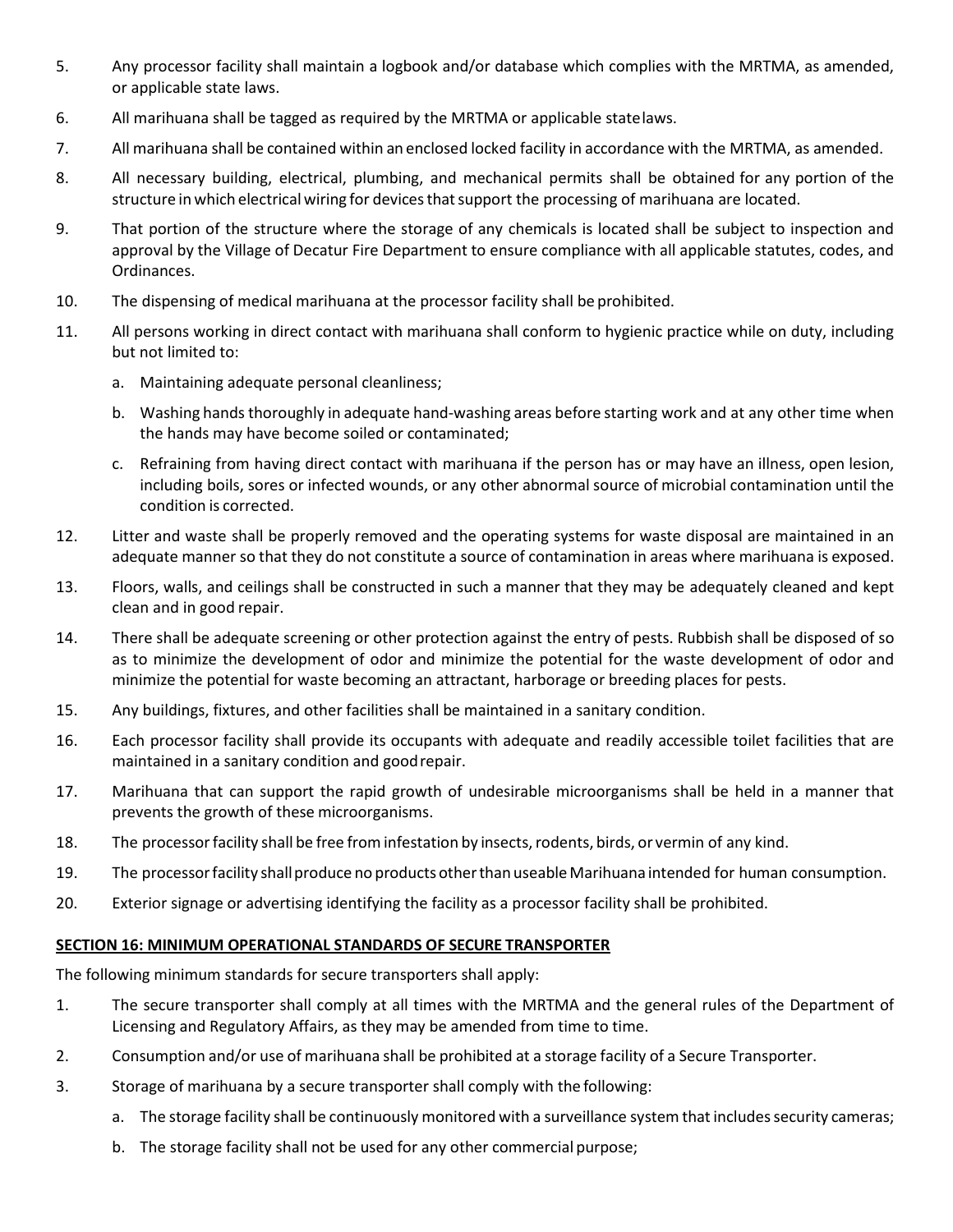- c. The storage facility shall not be open or accessible to the general public;
- d. The storage facility shall be maintained and operated so as to comply with all state and local rules, regulations, and Ordinance;
- 4. The storage facility shall be open at alltimesto any MRTMA Licensing Board investigator or police officers, without a warrant and without notice to the holder of the license, enter the premises, offices, facilities or other places of business of a licensee, if evidence of compliance or non-compliance with the MRTMA or applicable state laws is likely to be found and consistent with constitutional limitations for the following purposes:
	- a. to inspect and examine all premises of the marihuana establishment;
	- b. to inspect, examine and audit relevant records of the licensee and, if the holder of the license or any of the managerial employees or employees fails to cooperate with an investigation, the investigator may impound, seize, assume physical control of, or summarily remove from the premises all books, ledgers, documents, writings, photocopies, correspondence, records, and videotapes, including electronically stored records, money receptacles, or equipment in which the records are stored as well as any other property;
	- c. to inspect the person, and inspect or examine personal effects present in a marihuana establishment, of any holder or state operating license while that person is present in a marihuana establishment;
	- d. to investigate alleged violations of the MRTMA or applicable state laws.
- 5. All marihuana stored within the facility shall be stored within enclosed locked facilities in accordance with the MRTMA as amended.
- 6. All persons working in direct contact with marihuana being stored by a secure transporter shall conform to hygienic practices while on duty, including but not limited to:
	- a. maintaining adequate personal cleanliness;
	- b. washing hands thoroughly in adequate handwashing areas before starting work and at any other time when the hands may have become soiled or contaminated;
	- c. refrain from having direct contact with marihuana if the person has or may have an illness, open lesion, including boils, sores or infected wounds, or any other abnormalsource of microbial contamination until the condition is corrected.
- 7. A secure transporter licensee and each stakeholder shall not have an interest in another marihuana establishment.
- 8. A secure transporter shall enter all transactions, current inventory, and other information as required by the state into the statewide monitoring system as required by law.
- 9. A secure transporter shall comply with all of the following:
	- a. Each driver transporting marihuana must have a chauffeur's license issued by the state.
	- b. Each employee who has custody of marihuana or money that is related to a marihuana transaction shall not have been convicted of or released from incarceration for a felony under the laws of this state, any other state, or the United States within the past five (5) years or have been convicted of a misdemeanor involving a controlled substance with the past five (5) years.
	- c. Each vehicle shall be operated with a two-person crew with at least one individual remaining with the vehicle at all times during the transportation of marihuana.
	- d. A route plan and manifest shall be entered into the statewide monitoring system, and a copy shall be carried in the transporting vehicle and presented toa law enforcement officer upon request.
	- e. The marihuana shall be transported by one or more sealed containers and not be accessible while in transit.
	- f. A secure transporting vehicle shall not bear markings or other indications that it is carrying marihuana or a marihuana-infused product.
- 10. A vehicle used by a secure transporter is subject to administrative inspection bya law enforcement officer at any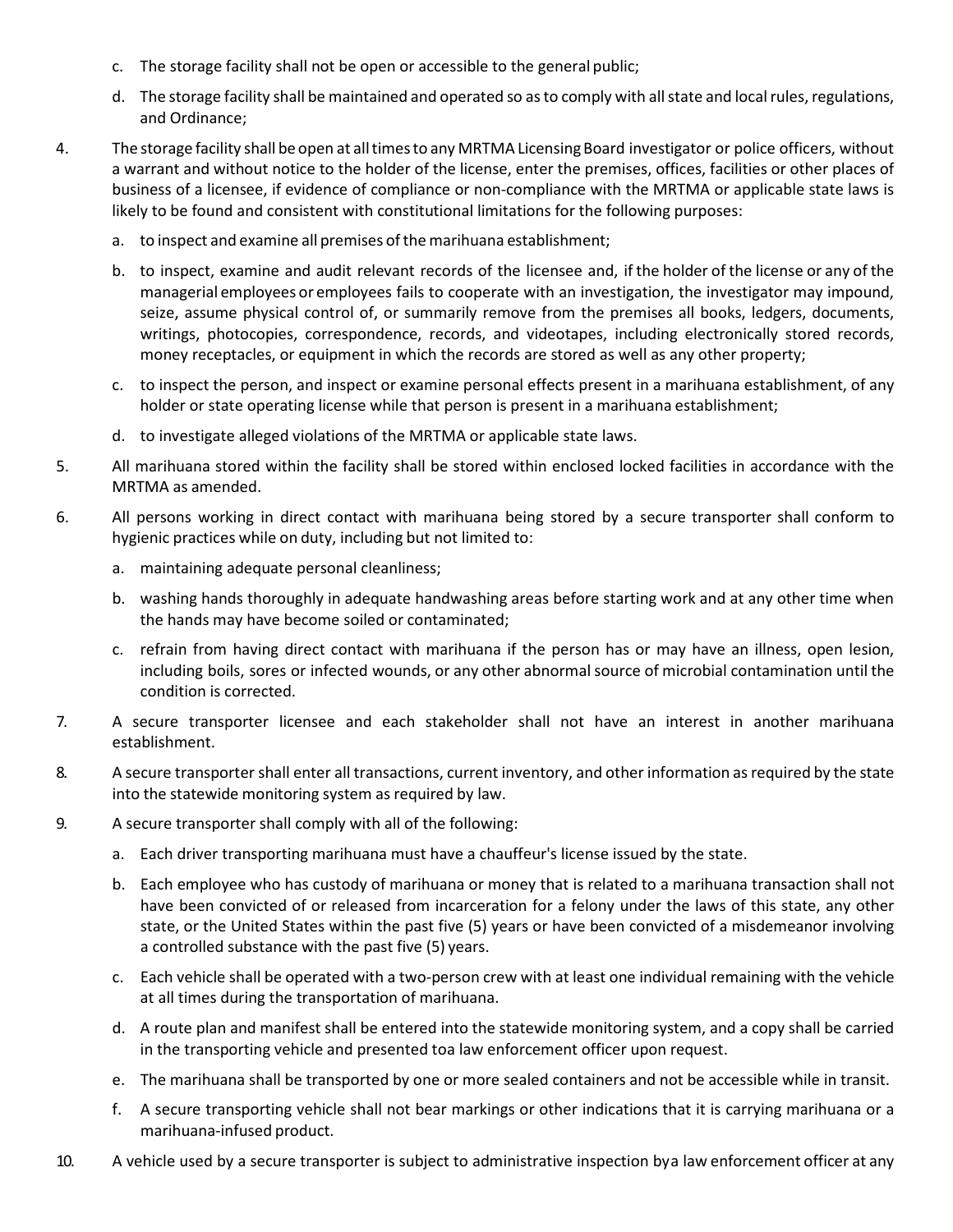point during the transportation of marihuana to determine compliance with all state and local laws, rules, regulations, and Ordinances.

# **SECTION 17: DENIAL AND REVOCATION**

- 1. A license issued under this Ordinance may be revoked after an administrative hearing at which the Village Council by a majority vote of the members present determines that any grounds for revocation under this Ordinance exist. Notice of the time and place of the Hearing and the grounds for revocation must be given to the holder of license at least five days prior to the date of the hearing, by first-class mail to the address given on the license application; a licensee whose license is subject of such Hearing may present evidence and/or call witnesses at the Hearing.
- 2. A license applied for or issued under this Ordinance may be denied or revoked on any of the following basis:
	- a. Violation of this Ordinance;
	- b. Failure to provide documents, records, or any other material pertinent to the investigation of an application or alleged violation of this ordinance.
	- c. Any conviction of or release from incarceration for a felony under the laws of this State, any other state, or the United States within the past five (5) years by the Applicant or any stakeholder of the Applicant as measured from the date of the Application or the date of becoming a stakeholder, whichever occurs later, or while licensed under this Ordinance; or any conviction of a substance-related felony by the Applicant or any stakeholder of the Applicant ever or while licensed under this Ordinance;
	- d. Commission of fraud or misrepresentation or the making of a false statement by the applicant or any stakeholder of the Applicant while engaging in any activity for which this Ordinance requires a license;
	- e. Sufficient evidence that the Applicant(s) lack, or have failed to demonstrate, the requisite professionalism and/or business experience required to assure strict adherence to this Ordinance and the rules and regulations governing the MRTMA and the State of Michigan;
	- f. The marihuana establishment is determined by the Village of Decatur to have become a public nuisance;
	- g. The State of Michigan Licensing Board has denied, revoked or suspended the applicant's state license.

# **SECTION 18: PENALTIES**

- 1. Any person who disobeys neglects or refuses to comply with any provision of this ordinance or who causes allows or consents to any of the same shall be deemed to be responsible for the violation of this ordinance. A violation of this ordinance is deemed to be a nuisance per se.
- 2. A violation of this ordinance is a municipal civil infraction, for which the fines shall not be less than \$100.00 nor more than \$500.00 for the first offense and not less than \$250.00 nor more than \$1,000.00 for subsequent offenses, in the discretion of the Court. For purposes of this section, "subsequent offenses" means a violation of the provisions of this ordinance committed by the same person within 12 months of a previous violation of the same provision of this ordinance for which said person admitted responsibility or was adjudicated to be responsible. The foregoing sanctions shall be in addition to the rights of the Village to proceed at law or equity with other appropriate and proper remedies. Additionally, the violator shall pay costs which may include all expenses, direct and indirect, which the Village incurs in connection with the municipal civil infraction.
- 3. Each day during which any violation continues shall be deemed a separate offense.
- 4. In addition, the Village may seek injunctive relief against persons alleged to be in violation of this ordinance, and such other relief as may be provided by law.

# **SECTION 19: SEVERABILITY**

The provisions of this ordinance are hereby declared to be severable. If any clause, sentence, word, section or provision is hereafter declared void or unenforceable for any reason by a court of competent jurisdiction, it shall not affect the remainder of such ordinance which shall continue in full force and effect. The provisions herein shall be construed as not